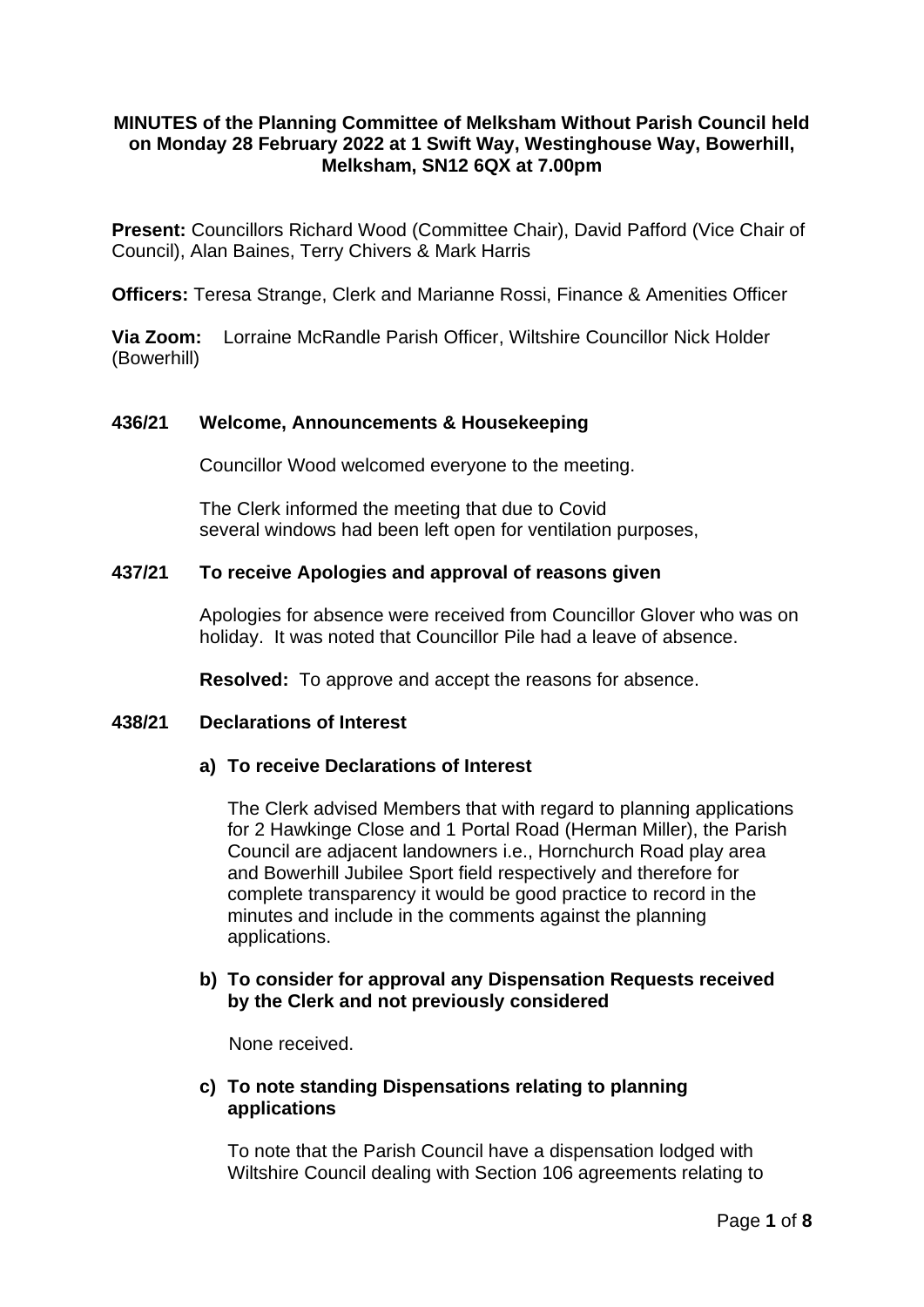planning applications within the parish.

**439/21 To consider holding items in Closed Session due to confidential nature** Under the Public Bodies (Admission to Meetings) Act 1960, the public and representatives of the press and broadcast media be excluded from the meeting during consideration of business, where publicity would be prejudicial to the public interest because of the confidential nature of the business to be transacted.

> As item 12 related to legal proceedings at a Planning Appeal hearing, Councillor Wood asked that this item be held in closed session.

**Resolved:** Item 12 be held in closed session for the reasons given.

#### **440/21 Public Participation**

No members of public were present.

# **441/21 To consider the following Planning Applications:**

**PL/2022/00946:**1 Portal Road, Bowerhill. Erection of 46-unit bike shelter. **Comments:** Welcome and no objection.

Councillor Nick Holder, Wiltshire Councillor for Bowerhill Ward joined the meeting via Zoom at 7.02pm.

**PL/2022/00900:**Land to Rear of 46 Belvedere Road, Bowerhill. T1 - Oak tree (TPO W/92/00006/IND) – fell.

> The Parish Council had originally requested the Tree Preservation Order in 1992.

Councillor Baines stated the tree was an established mature oak and therefore saw no justification for felling it on the suggestion that it was causing the subsidence of a building which was further from the tree than other properties, such as 46 Belvedere Road and garages and suggested if works were required a root barrier be installed.

It was suggested the roots found in trial ditches, adjacent to 44 Belvedere Road, given the distance from the Oak tree to the property affected, may even be roots from sapling oak trees in the hedgerow, which were cleared to make way for the development.

**Comments:** The Parish Council strongly oppose proposals for the Oak to be felled, particularly as the Parish Council had originally requested the TPO in 1992,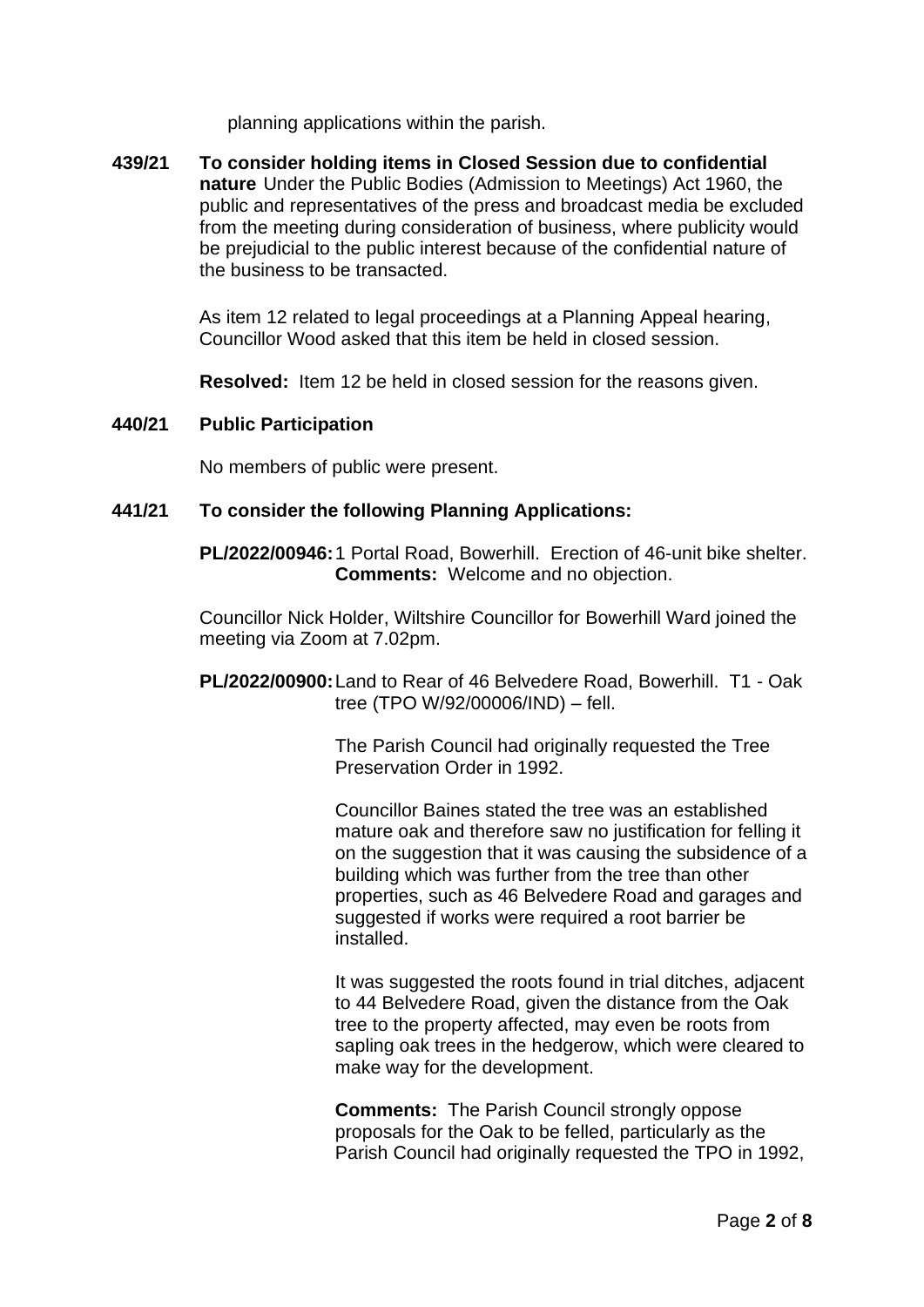in order to protect the Oak, given its maturity, condition, attractiveness and shape.

The Parish Council suggest a more appropriate way forward would be to install root barriers between the oak, driveway and garages.

**PL/2022/00805:**32 Wellington Square, Bowerhill. Two storey side and single storey rear extensions to house.

**Comments:** No Objection.

**PL/2022/01116**: 2 Hawkinge Close Bowerhill. Single storey kitchen & sun room extension.

**Comments:** No Objection.

**442/21 Revised Plans** To comment on any revised plans received within the required **timeframe (14 days)**

None received.

## **443/21 Tree Preservation Order**

Members noted Wiltshire Council had made a Tree Preservation Order relating to the Oak tree adjacent to the access track for Queensfield Farm, Lower Woodrow which took effect on 9th February 2022.

## **444/21 Planning Enforcement: To note any new planning enforcement queries raised and updates on previous enforcement queries.**

The Clerk explained that she had noted several external changes to the New Inn, Semington Road, such as blocked-in windows, new seating area and entrance but was not aware of any planning application being submitted and had therefore contacted Planning Enforcement in order they could make investigations.

# **445/21 Planning Policy**

#### **a) WALPA (Wiltshire Area Local Planning Alliance) Update from meeting 22 February**

The Clerk explained WALPA had discussed various questions (circulated in the agenda pack) which they wished to ask Wiltshire Council. These were related to the lack of 5-year land supply and more importantly what action was to be taken in in adopting a strategy to demonstrate to Planning Inspectors up to date information regarding housing numbers. It was particularly frustrating that there seemed to be inconsistencies with regard to Planning Appeals and decisions made by Inspectors. WALPA were also seeking a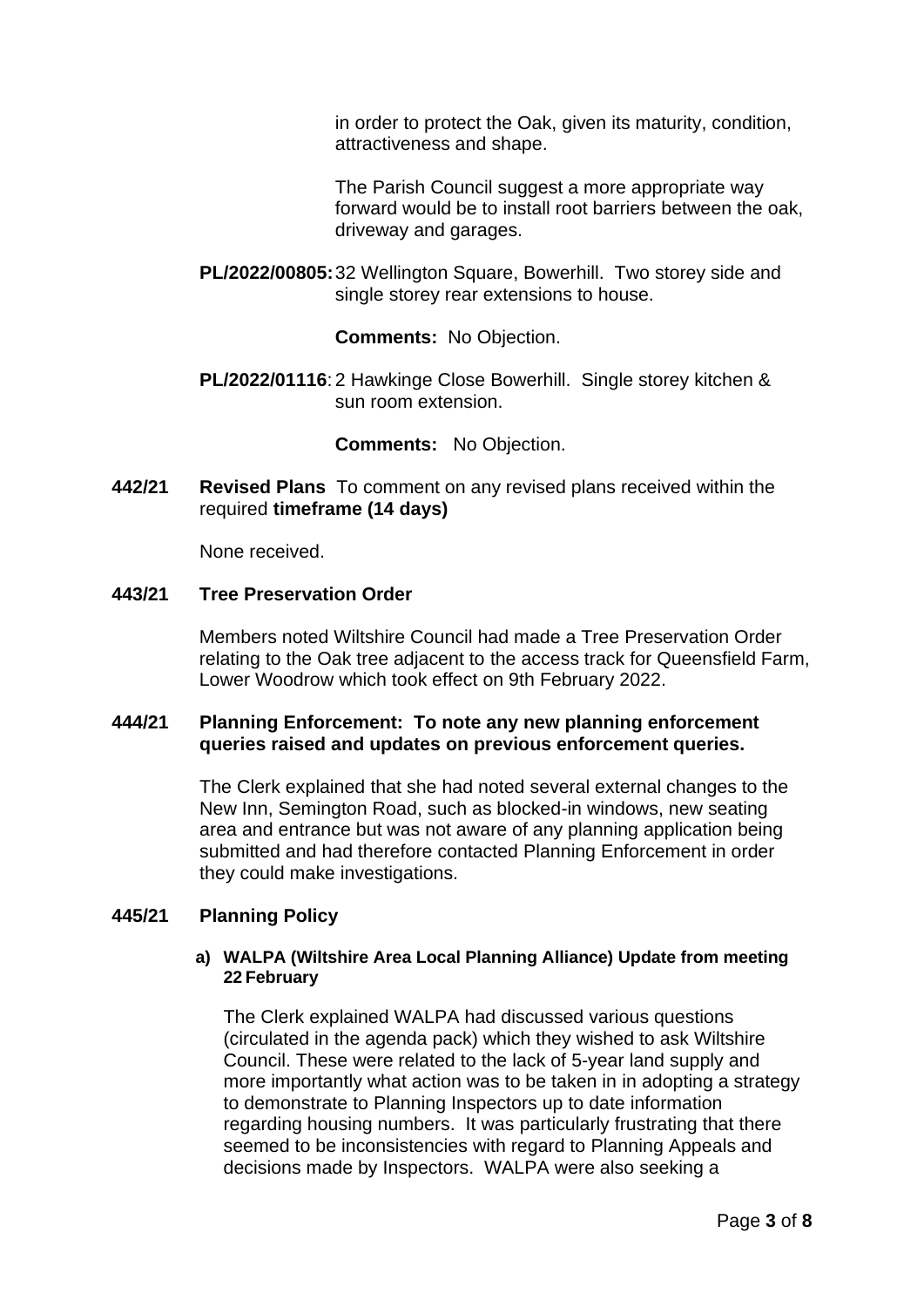commitment from Wiltshire Council to work with Neighbourhood Plans.

It was noted that Wiltshire Council were supposed to produce their 5 year land supply figure annually but had not been produced for 2021. It was understood that up to date figures were due shortly, however, there is a shortage of Planning Officers which is exacerbating delays. At the meeting it was suggested that Neighbourhood Plan Groups could be utilized to provide up to date housing numbers in their areas as it was something that they keep a keen eye one.

The Clerk explained that it would appear that the WALPA campaign is now gaining some traction with Wiltshire MPs, such as Devizes MP Danny Kruger and North Wiltshire MP James Gray who asked questions in Parliament recently.

The Clerk sought a steer from Members as to if they were happy with what WALPA were proposing and if there were any letters from WALPA to sign that the Parish Council were part of any joint statement.

The Clerk explained it had been agreed at the meeting to put together a working group to prepare for a meeting with Wiltshire Council and asked if Members wished for the Parish Council to be part of that group.

**Recommendation:** The Parish Council be included in any joint statement issued by WALPA and that a Parish Council representative be part of the small working group of WALPA preparing for the meeting with Wiltshire Council.

# **b) Priority for People Update from Workshop 9 February (if received)**

The Clerk explained there was no written update, however a verbal update had been given to the Neighbourhood Plan Steering Group meeting on 9 February 2021, the minutes of which had been circulated as part of the agenda pack.

#### **c) Neighbourhood Planning**

## **i) To reflect on responses to planning applications for review of the Neighbourhood Plan.**

The Clerk had provided a copy of the relevant Neighbourhood Plan policy for review against PL/2022/00946 1 Portal Road, Bowerhill and highlighted that whilst it supported active travel measures being brought in for new development, it didn't support any such proposals for existing development and this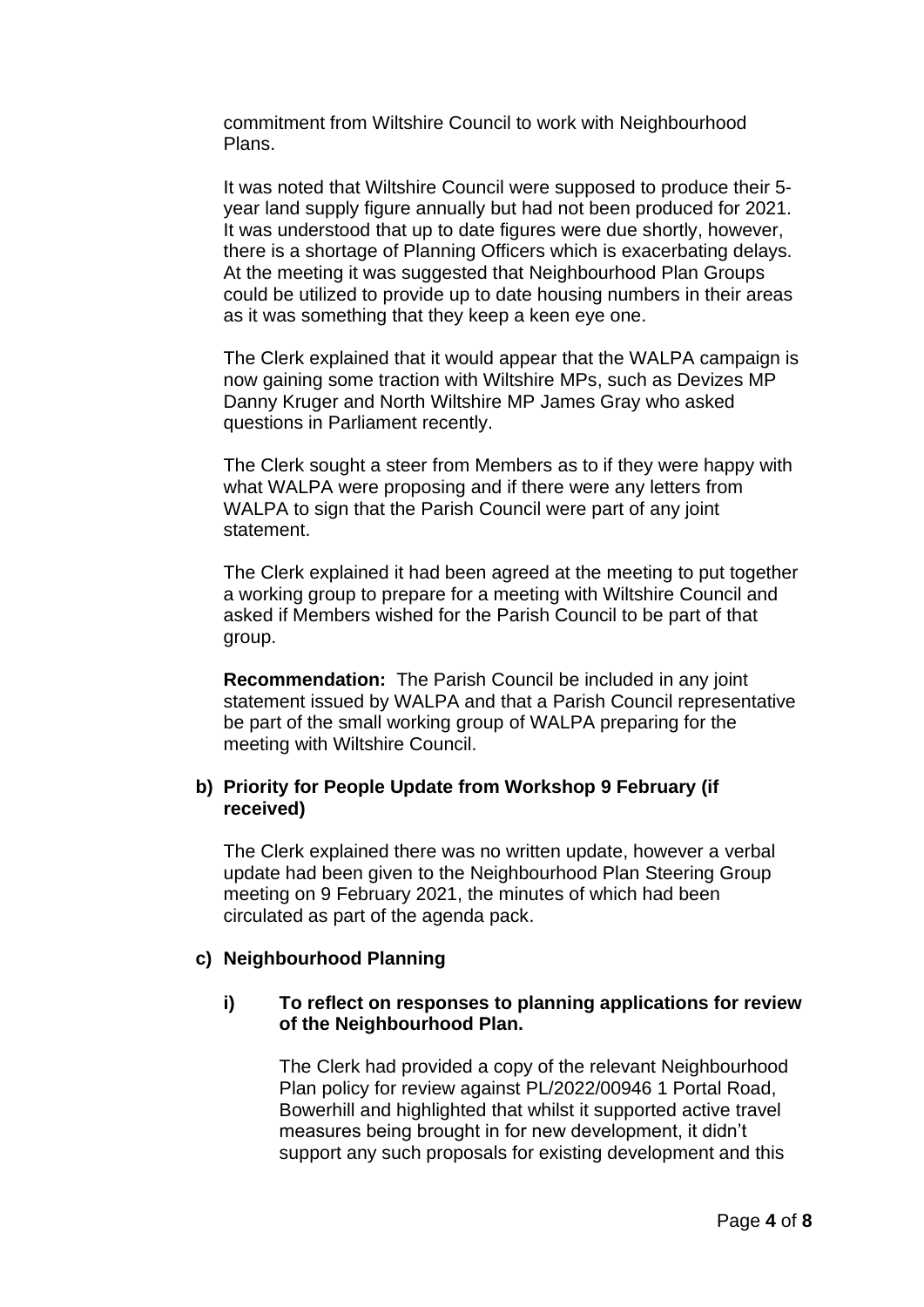would be something to highlight for the review as the reasons for the policy were relevant, just not the policy detail.

**Recommendation:** To recommend that the Neighbourhood Plan Steering Group review this policy to ensure relevant to existing development and not just new development.

#### **ii) To note minutes of Steering Group meeting held on 9 February 2022**

Members noted the minutes of the Steering Group meeting held on 9 February 2022.

#### **iii) To note proposals for Devizes Neighbourhood Plan area to be re-designated**

Members noted the Devizes Neighbourhood Plan area had been redesignated to include Rowde.

Councillor Nick Holder left the meeting at 7.25pm

# **d) To note Wiltshire Council adopted their Climate Strategy at a Full Council meeting on 15th February**

Members noted that the Climate Strategy had been adopted at a Full Council meeting of Wiltshire Council on 15th February. The strategy document was also accompanied by a consultation report and progress update on the changes made by the Council to achieve its own Carbon Neutral 2030 target.

#### **e) To note Wiltshire Council correspondence on electric car charging points in Melksham**

The Clerk explained she felt it would be useful for Members to note a response from Dr Mark McClelland, Cabinet Member, Wiltshire Council – Transport, Waste, Street Scene & Flooding to concerns raised by the Town Council regarding electric charging points in Melksham; as this currently was a hot topic, and a policy in the Neighbourhood Plan.

It was understood that Melksham Town Council had raised concerns at the lack of electric charging points in Melksham, following the removal and lengthy replacement of the charging point in King Street car park, but also that Wiltshire Council were not prepared to upgrade the electric substation adjacent to the Campus, in order to provide higher wattage for the proposed three electric charging points, meaning only 7kwh would be available to charge 6 vehicles, which was the very minimum.

Councillor Wood explained it would be useful to have a list of where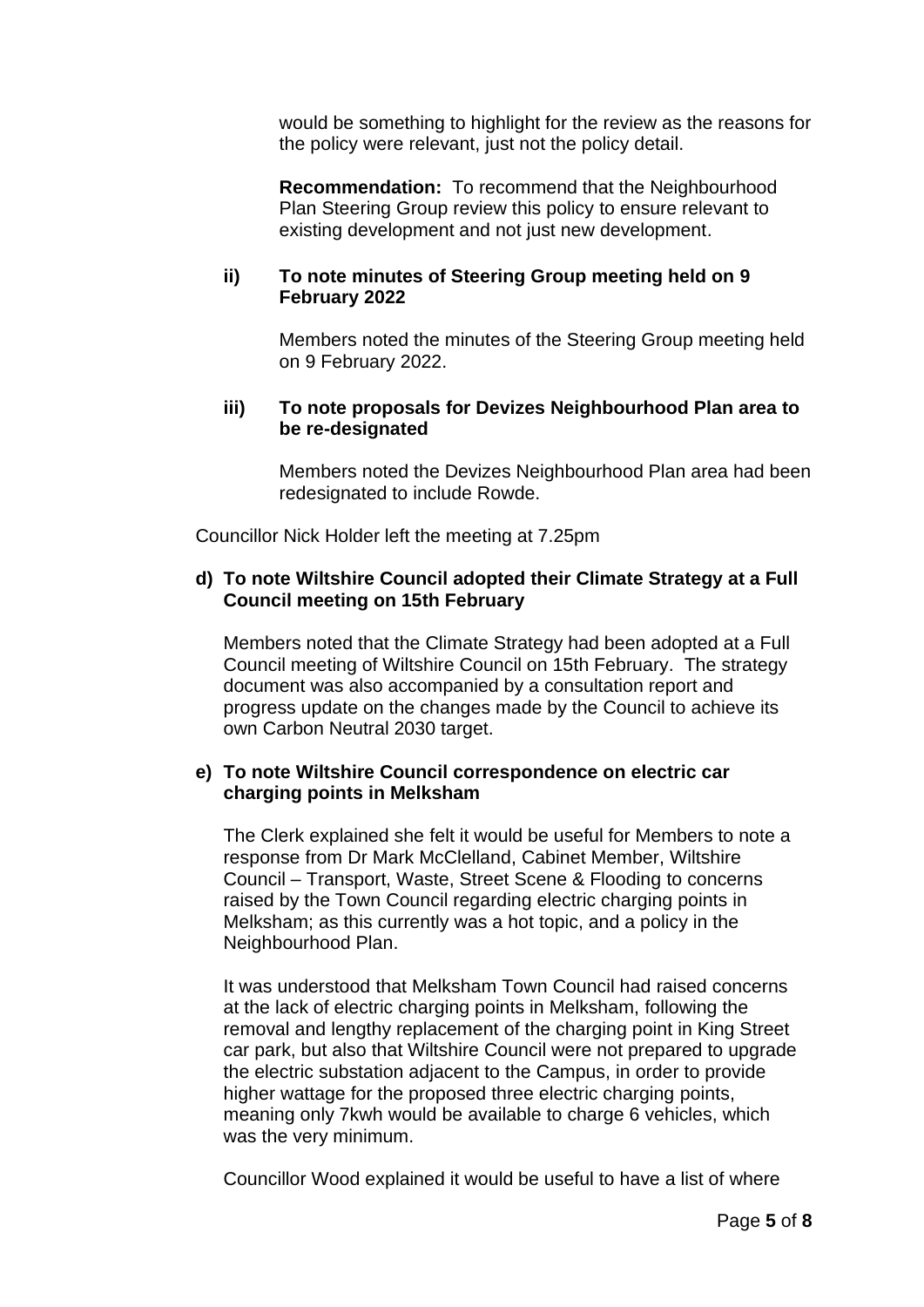charging points were available locally. The Clerk explained she understood the Town Council were in the process of creating a list, however, this information was already available online and a link could be put on the parish council's website.

## **446/21 S106 Agreements and Developer meetings:** *(Standing Item)*

## **a) To note update on ongoing and new S106 Agreements**

## **i) Update on Footpath to rear of Melksham Oak School**

The Clerk informed Members she was pushing for the Council to be involved in discussions regarding the footpath, which were taking place with the school and Wiltshire Council.

It was understood the school were reticent for the footpath to be lit, but it was unclear why. It was noted that the path would be available for all to use, not just school children.

# **ii) Bowood View. To receive update on Play Area**

The Clerk explained that concerns raised by Councillor Wood, who regularly visits the site, had been raised with the Wiltshire Council officer to pursue with the developer directly.

# **iv) Pathfinder Way. Update on Play Area, Street works and Public Art**

The Clerk explained both the parish council and Councillor Holder had raised concerns at the lack of street lighting on Pathfinder Way/A365 roundabout, as well as the lack of progress at the signing off of the play area, unfortunately there was no update other than SSE were due on site shortly to install cable for the lighting.

# **v) Berryfield Village Hall Public Art. To note, notes of meeting held on 17th February**

The Clerk explained a meeting had taken place the previous week, the minutes of which had been circulated in the agenda packs. The meeting had also considered proposals for an interpretation panel for inside the village hall which was currently being reviewed by members of the group prior to the work going ahead.

# **b) To note any S106 decisions made under delegated powers**

The Clerk explained she had attended the Area Board Health & Wellbeing meeting on 22nd February at which Dr Rigby, representing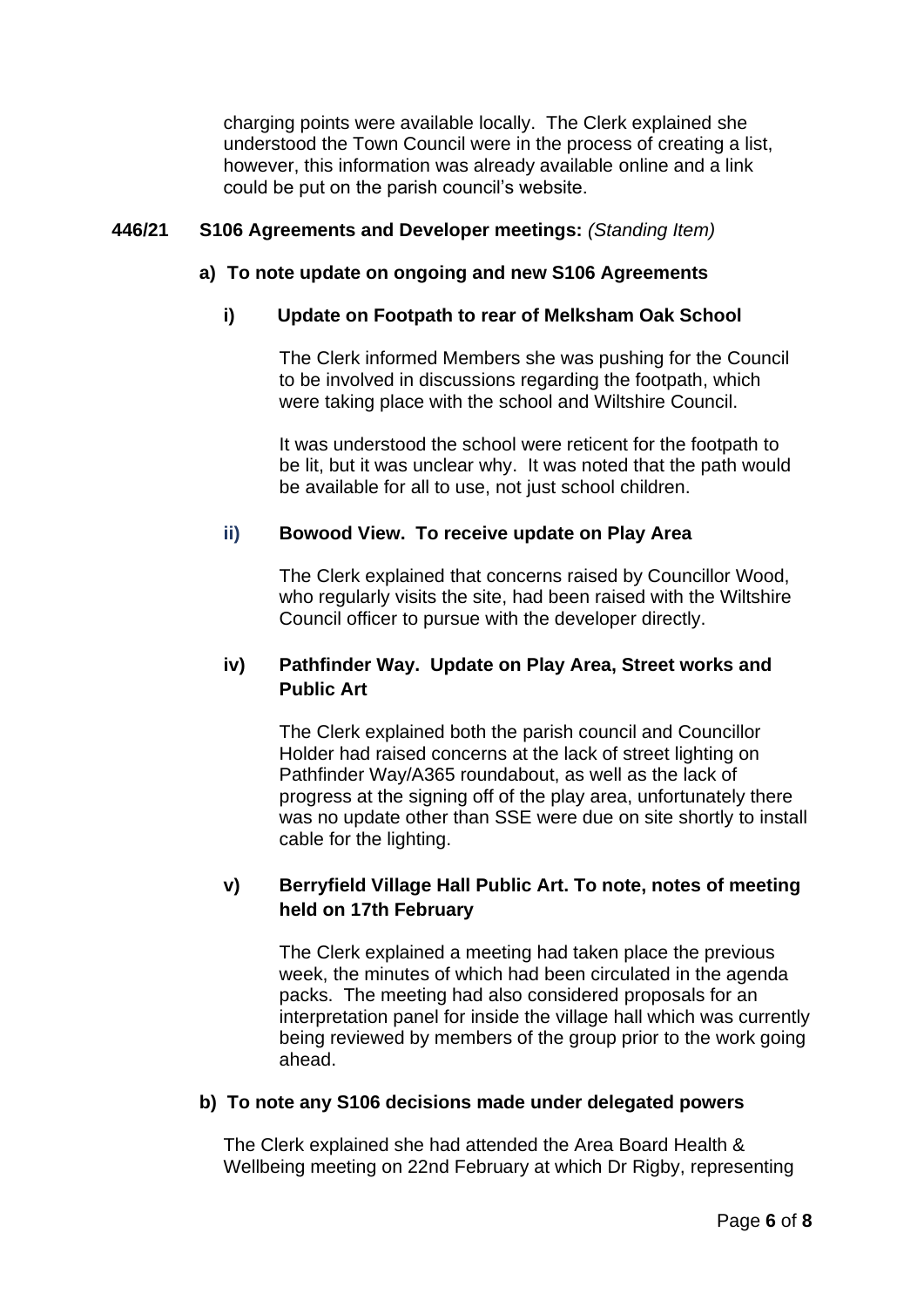the 3 doctors surgeries serving Melksham had also been in attendance. Following a question on whether the surgeries would be able to cope with the influx of patients from new housing, Dr Rigby had stated that staff from Spa Medical Centre were already having to work from home as there was not enough room; and they had no room to expand their current premises.

The Clerk explained that the proposed site of the new community centre adjacent to Spa Medical Centre would appear to be too small and had fundamental access issues off of the roundabout, and wondered whether it was worth pursuing the potential for this site being used to enable the surgery to expand into and moving the community centre site to land adjacent to the Water Meadow Pub, Verbena Court which had originally been proposed as a site for a doctors surgery, as part of the East of Melksham development for 800 houses.

The Clerk explained she had discussed this with an officer at the Town Council, as both sites are within the town, and was informed the Town Council had already raised the site at Verbena Court as an option with the developers, but to no avail.

The Clerk explained it was understood the NHS CCG (Clinical Commissioning Group) were presenting to the Area Board Health & Wellbeing Group their strategy for their land/estates and asked if it was worth pursuing this suggestion with them, in order to try and convince the developers to change their mind. It was noted that this was time sensitive as the CCG were currently working on their Estates Strategy.

Members welcomed this suggestion and felt it was worth pursuing.

**Recommendation:** To seek support in pursuing this suggestion from the Town Council, Councillor Nick Holder, as Chair of the Area Board Health & Wellbeing Group and Councillor Mike Sankey, as Wiltshire Councillor for Melksham East.

#### **c) Contact with developers**

The Clerk informed the meeting there had been no contact with developers to report.

**447/21 Appeal: APP/Y3940/W/21/3285428: Semington Road.** To consider any new information/requests ahead of Appeal start date on 1 March

This item was held in closed session.

Councillor Wood explained that it was agreed that he would be attending the Appeal hearing taking place later in the week, as a community representative, as a resident of Semington Road, a member of Berryfield